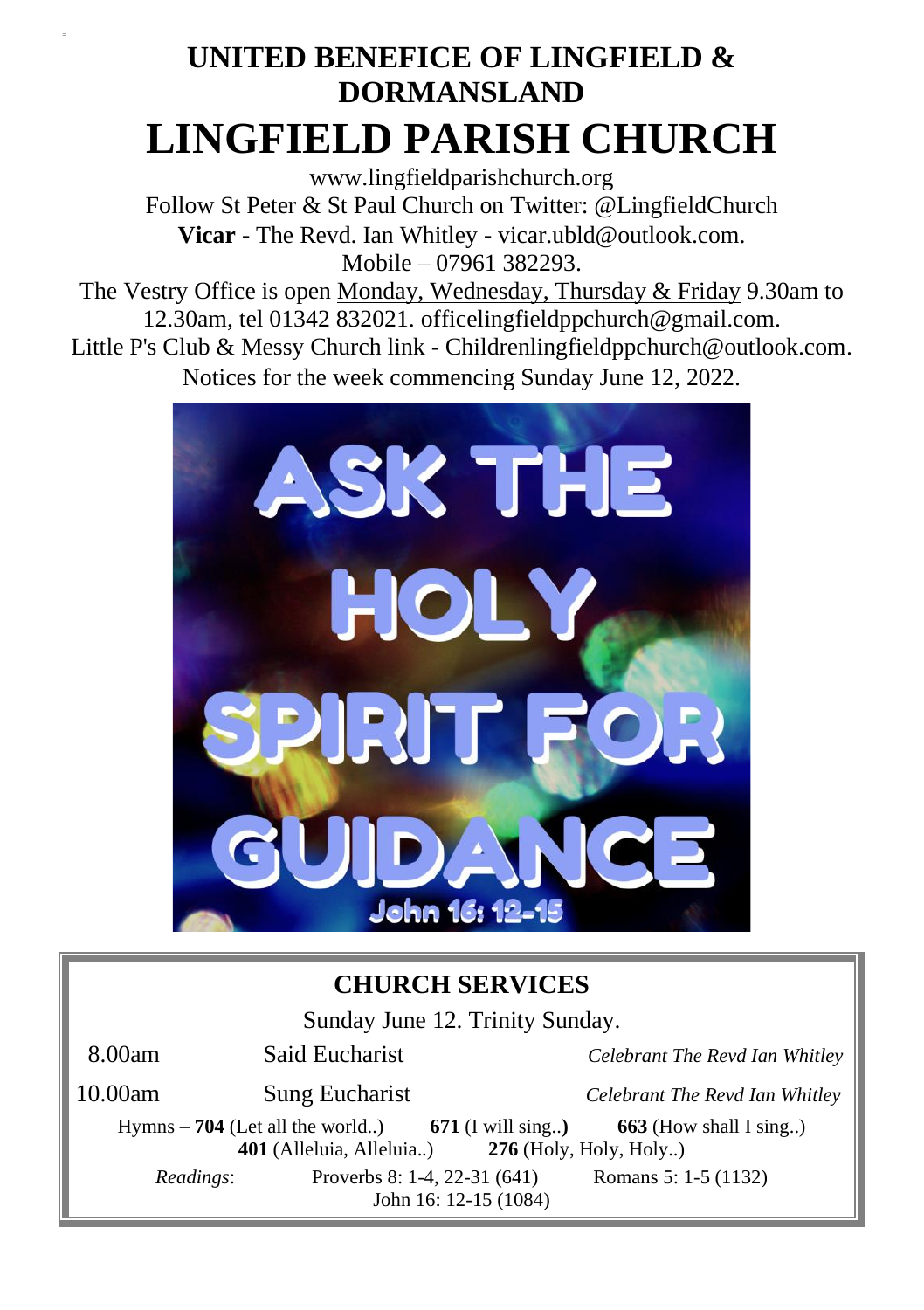**Red Cross Ukraine Humanitarian Appeal** – part of the **Disasters Emergency Committee** (DEC). The DEC appeal is for Ukraine. Please donate to this vital appeal and help us reach families and communities in Ukraine and the border countries. If you wish to make a donation, please include Gift Aid, the link is [https://donate.redcross.org.uk/appeal/ukraine-crises-appeal.](https://donate.redcross.org.uk/appeal/ukraine-crises-appeal)

| <b>SERVICES THIS MID WEEK</b><br>St Peter & St Paul                   |                       |                      |  |  |
|-----------------------------------------------------------------------|-----------------------|----------------------|--|--|
| 10.00am Wednesday (June 15)                                           | Eucharist & Healing   | The Revd Ian Whitley |  |  |
| On Zoom                                                               |                       |                      |  |  |
| 9.00am Monday to Thursday                                             | <b>Morning Prayer</b> | The Revd Ian Whitley |  |  |
| https://us02web.zoom.us/j/81989590555?pwd =MUN nb0Nwa                 |                       |                      |  |  |
| UpUbHBiMnQzVm9wd0Q4UT09. Passcode 149674                              |                       |                      |  |  |
| 8.00pm Wednesday                                                      | Compline              | Richard Holroyd      |  |  |
| https://us02web.zoom.us/j/85819135342?pwd=Tjhha0VLTVJkUjRYVkFpWTUzMVZ |                       |                      |  |  |
| CUT09 for Compline passcode 126768                                    |                       |                      |  |  |

## **NEXT WEEK AND FUTURE EVENTS**

#### **CHURCH SERVICES**

Sunday June 19. First Sunday after Trinity Sunday. Father's Day.

| 8.00am  |           | Said Eucharist                                                              | Celebrant The Revd Ian Whitley  |
|---------|-----------|-----------------------------------------------------------------------------|---------------------------------|
| 10.00am |           | Sung Eucharist                                                              | Celebrant The Revd Nigel Hinton |
|         | Readings: | Galatians 3: 23-end (1170)<br>1 Kings $19:1-4(361)$<br>Luke 8: 26-39 (1038) |                                 |

#### **OTHER INFORMATION**

Until July 4 - **"Tuesday Art Group" (TAG)**, our art show exhibition, we have been together for 'many' years now, will be in the Orpen Lounge in the LDCC and will be open during the usual LDCC opening hours.

Monday June 13 – Next session of **Messy Church**, thank you all who assisted in May, but we will still need your help, including fathers. The theme for June will be **Pentecost.** Please come and join in, starting at 3.30pm.

Monday June 20 - **Kevin Scully**, who recently led a Quiet Day for us, will be leading a **live Zoom event** - *Oh God! Religious Poetry. An online workshop and discussion forum –* between 2.00 and 4.00pm. It is part of the **Tunbridge Wells Poetry Festival** from June 5 to 26. The cost will be £10. <https://twpoetryfestival.com/workshops-2/oh-god/>Kevin's poetry has appeared in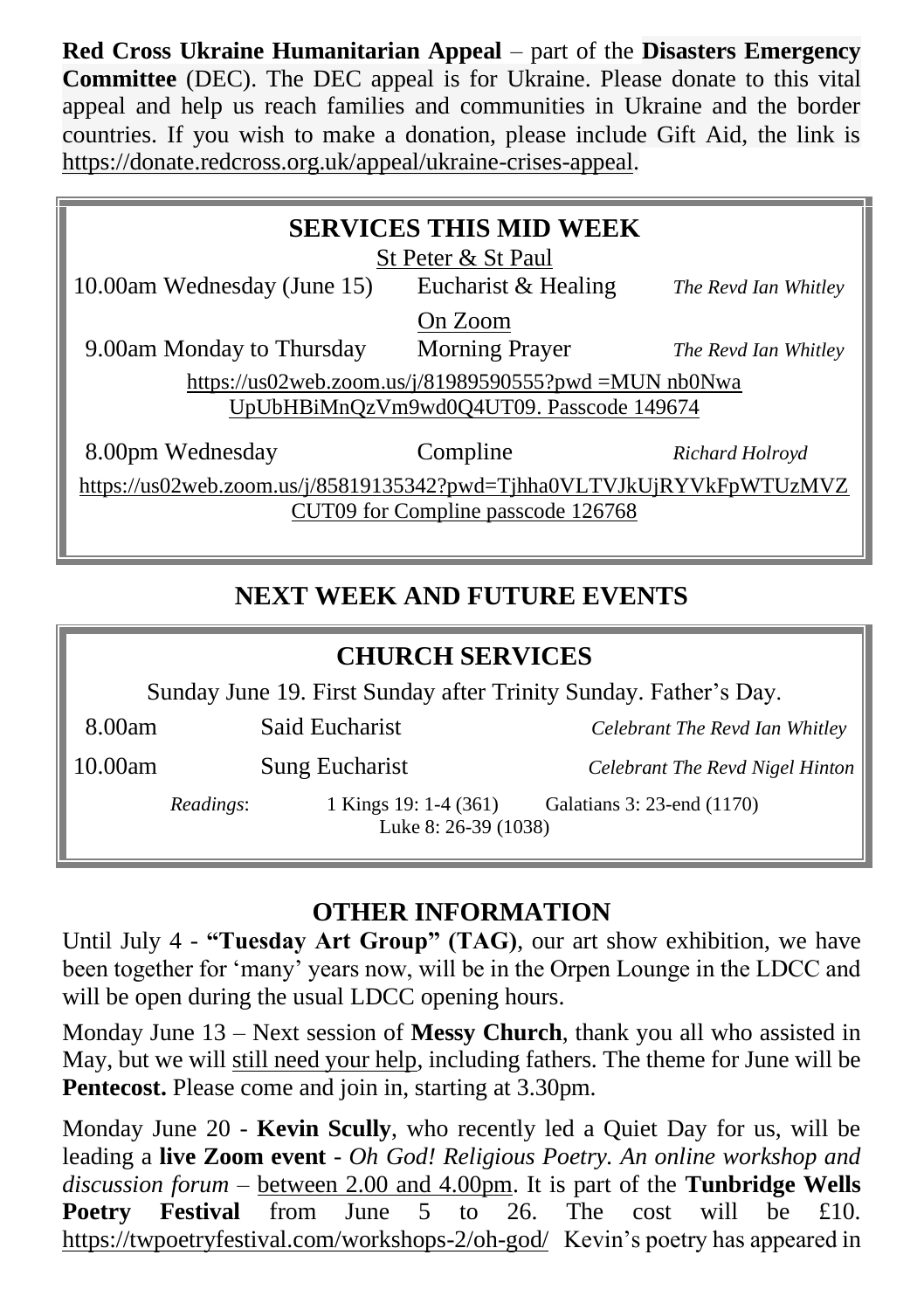*Theology*, in the ironically titled *Saccharine Poetry*, online platforms including *Second Chance Lit,* and some defunct small journals. A poem is due to be published in *Poems In Praise of Libraries* curated by SIMS Poetry Library, Los Angeles. He was longlisted for the Live Canon Prize in 2017. He is the author of ten stage and radio dramas, two novels and eight non-fiction books.

**Parish Giving Scheme** – A reminder about giving to our church. The process is: -

- Go on-line to www.parishgiving.org.uk.
- Search for St Peter & St Paul Lingfield, use our PGS code of **370637125,**
- Tell Mike Ellis, our Treasurer, of your decision to move to PGS,
- Only cancel your current standing when your PGS becomes active.

**PGS** provides the automatic monthly transfer of all St Peter & St Paul PGS donations back to our bank account, and the return a few days later of the HMRC repayment of the applicable gift aid. You can change your payment at any time.

Please use this scheme, presently our system involves valuable time by our Treasurer and Stewardship team in manually chasing HMRC for your gift aid of 25p in every £1.00 made. Thank you all.

**Gift Aid** – if you have not linked to your church donation to Gift Aid and you normally pay tax, please complete a form available from Sue Ellis by email.

**Donations to the Church account -** Use our new **SumUp machine** for easy payments with your debit, credit of smartphone. Press the payment amount on the front and hold your card or device on the top. Very simple and quick. We encourage to Gift Aid your donation, again by completing the details on the interactive screen. The card reader will be available on the sides-persons table, assistance will be gladly provided.

**Large print hymn books** – We need to purchase four large size hymn books to add to our current collection for services. They cost £28 each and we are requesting sponsorship of any amount. Please use our email address, phone or call in to the vestry, to let Ellie know if you are willing to cover the cost, thank you.

**Care with debit and credit cards when shopping** - Whilst chatting in Dormansland post office, a lady told me her credit card had been copied whilst she was standing in a supermarket queue (the card was in her handbag). The thief then used the cloned card to buy several items in other shops. You can stop this happening by having a blocking card in your wallet/purse with your payment card. The vicar uses one if you need to know more or you can buy from Argos, John Lewis, Amazon, eBay and other retailers. Stay safe. Sue.

## **DATES FOR YOUR DIARY**

Tuesday June 14 – **Deanery Synod** meeting at St Mary's Church, Oxted 7.30pm for 8.00pm. The Agenda, Mission Grant 2022 guidelines, Minutes of February 23 meeting have been distributed.